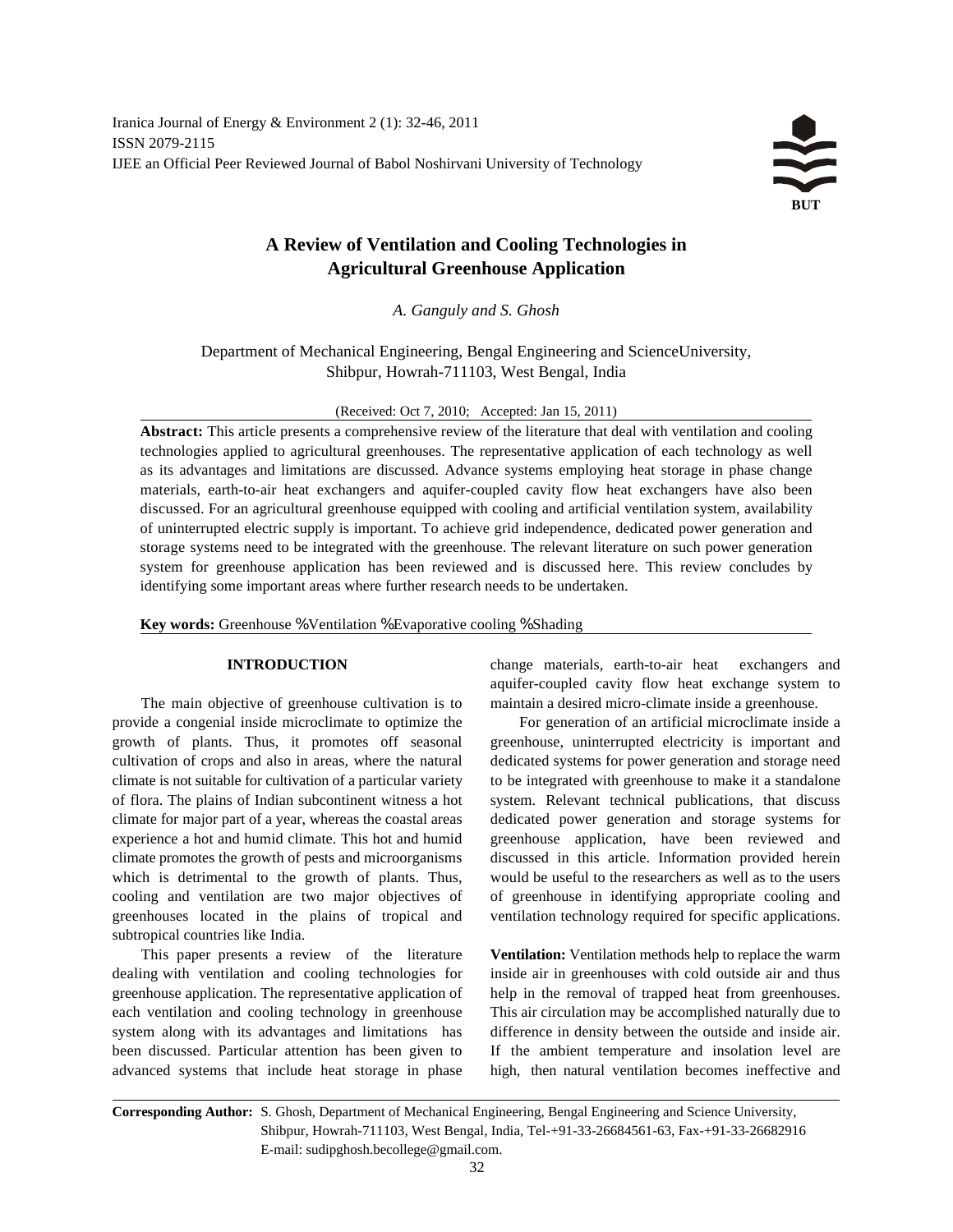*Iranica J. Energy & Environ., 2 (1): 32-46, 2011*



a) Ridge and side vents for natural ventilation. (Courtesy: HZP, West Bengal, India)



b) Fan induced ventilation system. (Courtesy: HZP, West Bengal, India)

Fig.1: A greenhouse having provision for natural and fan induced ventilation.

draught fans are used. Figure 1 shows the photograph of models to determine the temperature and air exchange rate a greenhouse having provisions for both natural (Fig.1a) in naturally ventilated greenhouses and in recent years as well as fan induced (Fig.1b) ventilation systems. In advanced tools like CFD, Neural Network and Genetic subsequent sections literature related to natural and fan Algorithm have been used to develop models for induced ventilation systems are discussed. greenhouses operating under natural ventilation. A

**Natural Ventilation:** Natural ventilation results from the Kittas *et al.* [1] developed a model to determine air pressure difference created due to wind velocity and the exchange rate in a Mediterranean greenhouse having effect of thermal buoyancy. This helps to maintain ridge and side openings and validated the results of the greenhouse inside air temperature close to that of ambient model through experiment. Teitel and Tanny [2] and is the most economical method to maintain a desired developed a model based on mass and energy microclimate inside a greenhouse when the ambient conservation and applied the model to study the transient conditions are moderate. Considerable research work has response of air temperature and humidity profile inside a been done on naturally ventilated greenhouses. Many greenhouse. Dayan *et al.* [3] presented a model based on

fan induced ventilation using blowers or induced researchers have developed and presented analytical review of such works is presented below.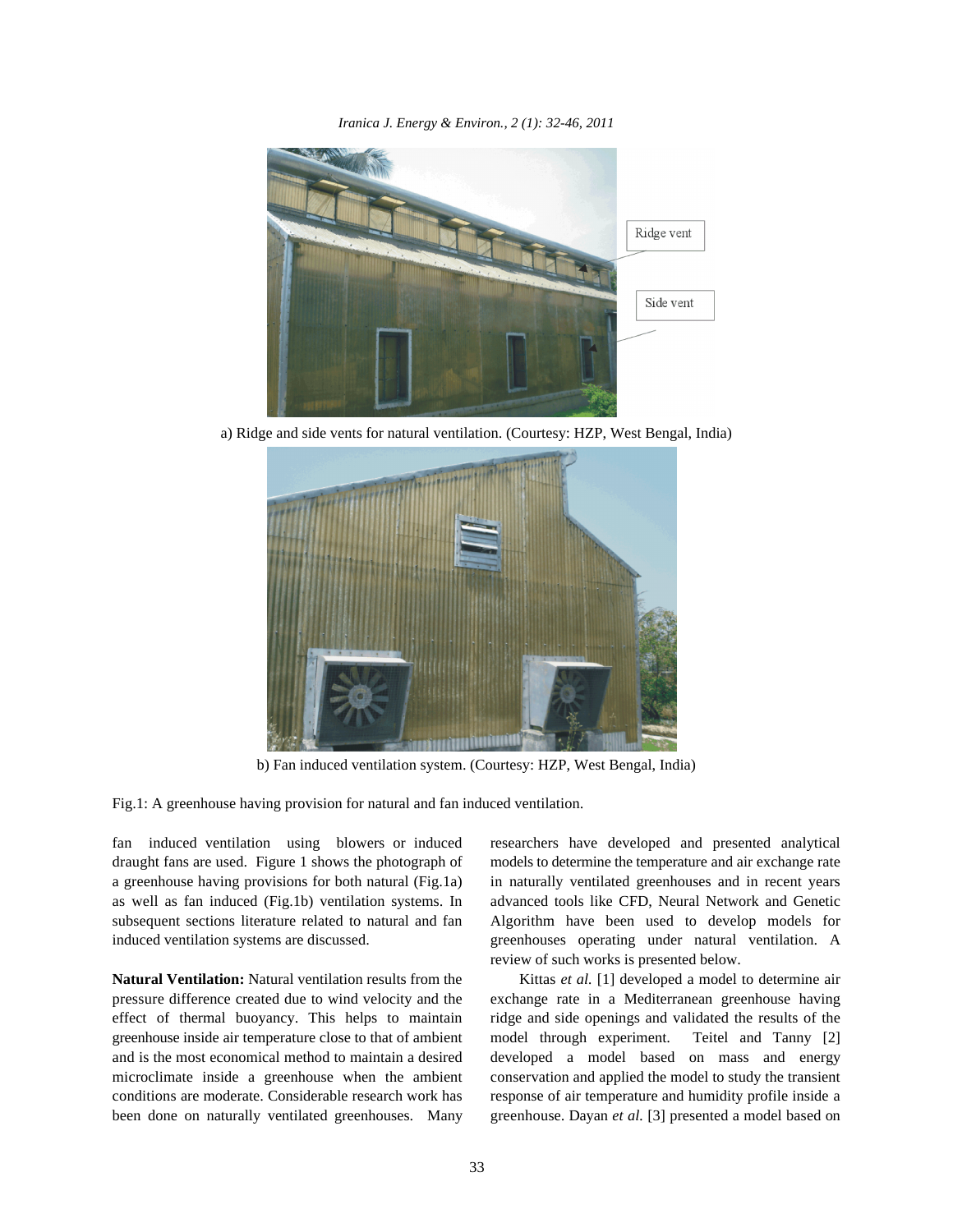ventilation in a greenhouse used for commercial gas techniques. Two methods were followed and the cultivation of rose. Litago *et al.* [4] developed time series results obtained with both methods were in good models to estimate and forecast the temperature and agreement with each other. Munoz *et al.* [13] developed humidity dynamics in an unheated naturally ventilated a model to predict air exchange rate under natural greenhouse located in Lisbon. External and internal ventilation in multi-span tunnel greenhouse fitted with climate data recorded over four consecutive months insect proof screen over the vents. They conducted during the growing season of tomato were used to experiments using a tracer gas to validate the results of build and validate the forecasting models. Jime'nez- the model. Parra *et al.* [14] characterised performance of Hornero *et al.* [5] described the air flow in greenhouses parral greenhouses under natural ventilation using under natural ventilation using a two dimensional lattice dynamic tracer gas method. A number of other Bathnagar, Groos and Krook (BGK) model, which is a researchers like Fernandez and Bailey [15], Boulard and modified version of the Lattice Boltzmann model. The Draoui [16] and Kittas *et al.* [17] also conducted similar capability of BGK model was qualitatively checked for studies in greenhouses using tracer gas techniques. mono and multi-span tunnel and asymmetric triangular A number of research works have been done where roof greenhouses with different rolling ventilator sonic anemometers were used to measure air speed near configurations. Kumar and Tiwari [6] presented a thermal the openings of naturally ventilated greenhouses to model to predict the air temperature and extent of moisture predict the inside temperature distribution and air evaporation under natural convection in a greenhouse for exchange rate. Boulard *et al.* [18] measured the natural jaggery-drying application. Results of the thermal model ventilation air flow rate in a greenhouse, equipped with were validated through experiments carried out in a continuous lateral windows, using both sonic anemometer greenhouse located at Indian Institute of Technology and tracer gas. The study revealed that both the methods (IIT) Delhi, India. Impron *et al.* [7] developed and of measurement yielded results that were in good experimentally validated a model to predict the agreement with each other. In another study Boulard *et al.* microclimate of a naturally ventilated greenhouse under [19] studied the air flow and associated sensible heat tropical low lands of Indonesia. Patil and Tantau [8] exchange in a naturally ventilated twin span greenhouse studied the variation of tropical greenhouse temperature having continuous roof vent at gutter using a three using Auto Regressive (AR), Auto Regressive dimensional sonic anemometer. The study showed that Moving Average (ARMA) and Neural Network Auto mean and turbulent components of sensible heat flux Regressive (NNAR) models. NNAR model predicted through the vent amounted to 58% and 42% of the total better results than the other two. Ganguly and Ghosh [9] exchange between the greenhouse and environment. The presented a thermal model of a floricultural greenhouse study also revealed that stack effect is predominant only with combined ridge and side vents suitable for operation at low wind speed. Wang *et al.* [20] studied the air in typical Indian climate under natural ventilation. The movement induced by natural ventilation in greenhouses results of the thermal model were validated with using a networked two-dimensional sonic anemometer experimental findings. System. Wang and Deltour [21] experimentally

measure natural ventilation rate in greenhouses. in a multi-span glasshouse using multipoint two-Papadakis *et al.* [10] used a tracer gas to measure the dimensional sonic anemometers. Teitel *et al.* [22] carried natural ventilation rate in a plastic greenhouse having out experiments to investigate the effect of ambient air continuous roof and side openings. The results showed speed and direction on mean and turbulent characteristics that air exchange rate under natural ventilation strongly of airflow in a naturally ventilated greenhouse. Air depend on wind velocity and total ventilator area, but not velocity was measured simultaneously at two edges of on wind direction. Kittas et al. [11] used a tracer gas to openings using one-dimensional sonic anemometers and measure wind induced air exchange rate in a greenhouse at mid span of the openings using a three dimensional tunnel equipped with continuous side openings. The sonic anemometer. Molina-Aiz *et al.* [23] studied airflow results indicated that air exchange rate strongly depends pattern under natural ventilation in an Almería-type on wind velocity and total ventilator area and can be greenhouse and calculated the wind coefficient from expressed as a function of global wind coefficient. Bapitsa direct estimation of airflow at the openings using three*et al.* [12] measured leakage and ventilation rate in a four dimensional sonic anemometry.

mass and energy balance to calculate the rate of span glasshouse having leeward ventilators using tracer

A number of researchers used tracer gas technique to investigated the lee side ventilation induced air movement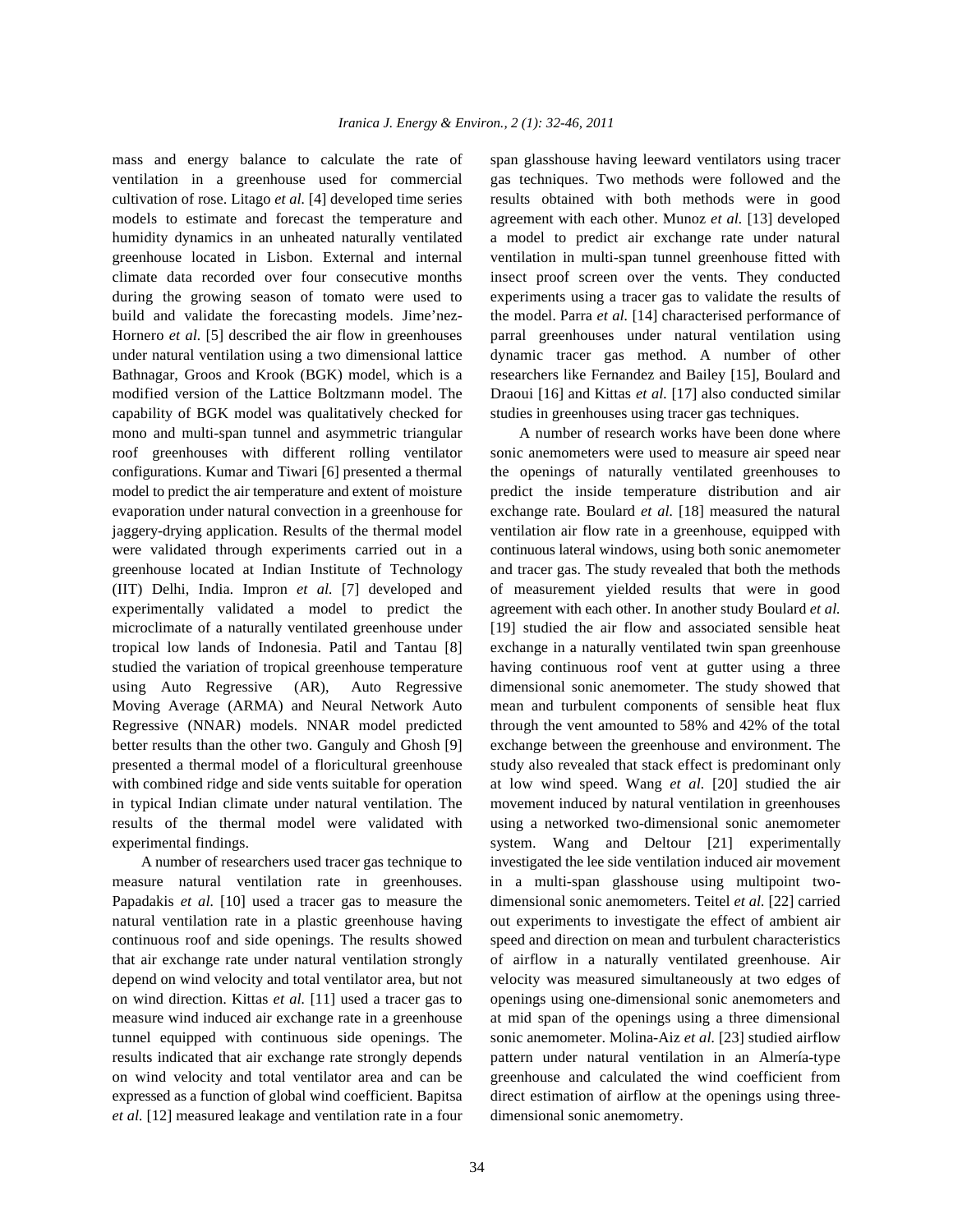researchers to show the effect of insect screen on the the temperature, humidity and air flow pattern in a large microclimate of naturally ventilated greenhouse. scale Moroccan greenhouse fitted with insect proof net Teitel [24] conducted experiments to study the effect of using CFD software. The results predicted by the CFD insect proof screen provided in roof openings on the model were validated through experiments. The study microclimate of a naturally ventilated greenhouse. The revealed that significant increase in temperature and study revealed that fine mesh screen caused obstruction humidity take place inside a greenhouse due to presence to airflow resulting in higher temperature and humidity of insect proof net. Campen and Bot [34] studied the level inside a greenhouse. Shilo *et al.* [25] performed natural ventilation performance of a Spanish 'parral' experiments in a roof ventilated four span greenhouse greenhouse having two types of roof openings using provided with insect screen over the openings to three-dimensional CFD technique. The results predicted determine the air flow pattern, heat flux and ventilation by the CFD model were experimentally validated using rate. Ajwang and Tantau [26] reported that the presence tracer gas technique. Fatnassi *et al.* [35] investigated the of an anti-thrips screen with discharge coefficient of 0.22 effect of insect screen on airflow and climate in a multiresulted in a greenhouse temperature 5°C higher than that span greenhouse, using CFD technique and validated the of ambient when young plants with low transpiration rate results through experiment. Teitel *et al.* [36] explored the was cultivated. Increase in temperature reduced to 3°C in effect of insect screen inclination on natural ventilation air the same greenhouse, when mature crop was grown under flow rate in a greenhouse. Both experimental humid tropical climate. Soni *et al.* [27] experimentally investigations and CFD simulation were carried out and investigated the effect of screen mesh size on vertical reported by them. Teitel [37] used CFD simulation to temperature distribution in naturally ventilated determine the pressure drops on woven screens. Khaoua greenhouses located in tropics. A real time comparison *et al.* [38] analyzed using CFD technique, the effect of was made between greenhouses having porosity screens wind speed and roof vent opening configuration on of varying degree for two plant growth stages and under airflow and temperature pattern in a compartmentalized two plant density levels. Teitel [28] carried a review of glasshouse. Majdoubi *et al.* [39] carried out an literature regarding the use of insect proof screens in experimental and CFD assisted study to investigate the air greenhouses. In another study, Tietel *et al.* [29] flow and inside microclimate pattern in a Canary type investigated experimentally the flow pattern and greenhouse. microclimate inside a mono-span naturally ventilated In some other study on natural ventilated greenhouse having continuous screened side vents. greenhouses, White and Aldrich [40] recommended that

natural ventilation in greenhouses using Computational the greenhouse. They found that above 30%, the effect of Fluid Dynamics (CFD) technique. Boulard *et al.* [30] providing additional area of vents caused marginal modeled the natural ventilation air flux inside a improvement in performance. greenhouse using commercial CFD 2000 software and experimentally validated the results. Steady regime **Fan Induced Ventilation:** Artificial ventilation using temperatures and flow patterns were investigated for induced draught and exhaust fans, blowers, etc helps in single sided roof vent and for two symmetrical roof vents. maintaining a greenhouse temperature closer to ambient In a subsequent study, Boulard *et al.* [31] modeled the due to higher rate of air change than what could be distributed climate of a greenhouse using CFD technique. achieved through natural ventilation. In most greenhouse The study revealed that simulations involving CFD applications, fan induced ventilation is employed in software were able to describe the main features of tandem with evaporative cooling system thus leading to distributed climate inside a greenhouse with good fan-pad systems. Publications that discussed fan-pad accuracy. Bartzanas *et al.* [32] carried out a CFD based evaporative cooling systems have been reviewed analysis in a tunnel greenhouse having insect screen in separately in section 3.1.1. Some works have also been side openings to investigate the influence of screen on reported in literature, where fan induced ventilation has airflow pattern and temperature distribution inside the been used solely for providing desired air change and greenhouse. The study revealed that presence of insect without any accompanying evaporative cooling system. screen significantly reduces airflow and increase thermal The pioneering work in this field may be attributed to

A number of studies were reported by various gradients in greenhouses. Fatnassi *et al.* [33] simulated

A number of researchers studied the phenomenon of total area of ventilators should be 15-30% of floor area of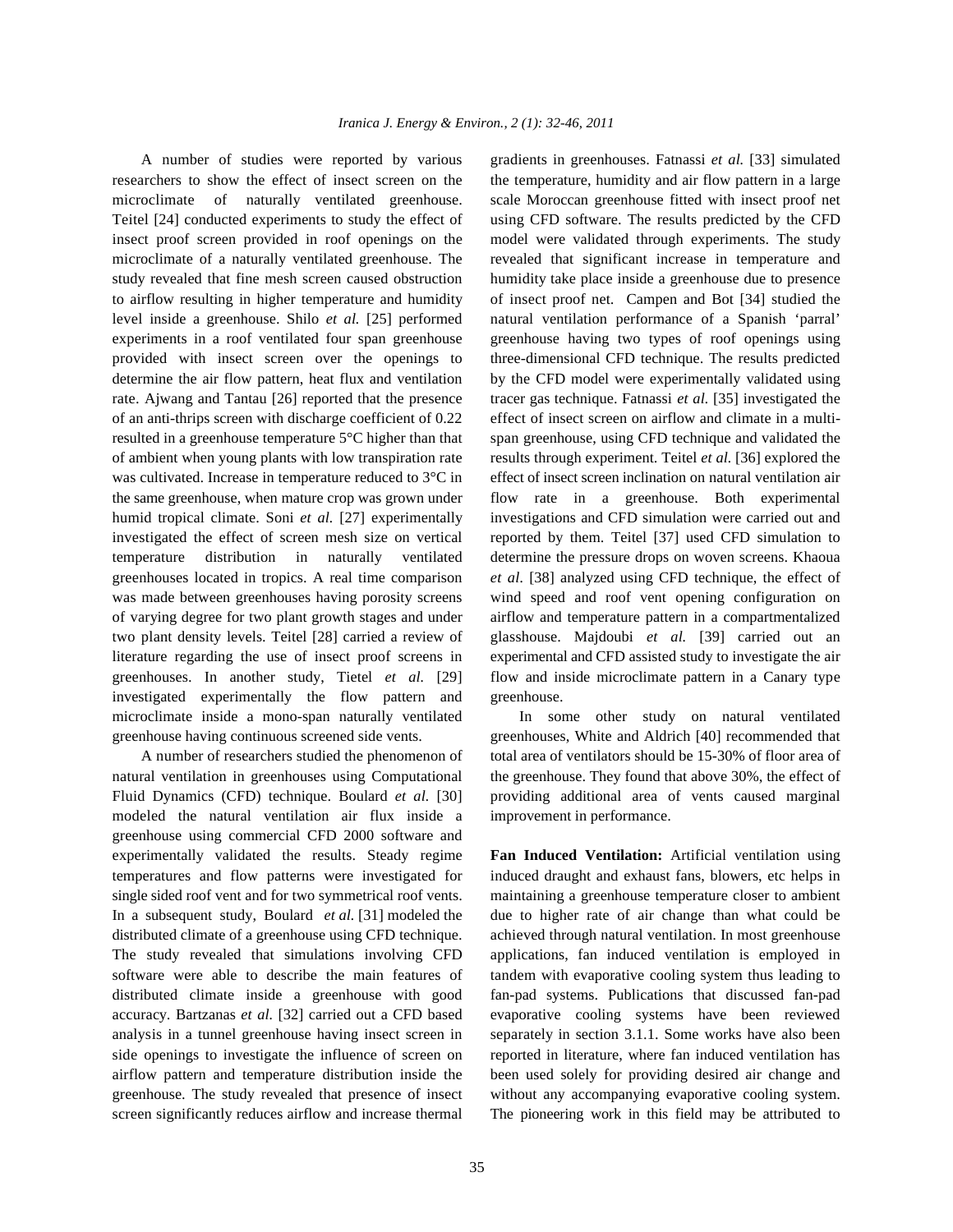Goodhind [41], who reported a study, as back as in 1965, The pioneering work related to fan pad evaporative on the air movement in glasshouses equipped with fans. cooling was done by Morris [46] long back when he Fuchs *et al.* [42] studied the energy balance in a developed a simple mathematical equation to determine greenhouse having bare soil with four different ventilation the cooling potential of a fan pad ventilated greenhouse. microclimate inside a greenhouse having provisions of out theoretical and experimental studies in a greenhouse be obtained by increasing air flow rates beyond 0.05 greenhouse parameters such as length, height, air mass reduced with increase in air flow rates till  $0.13 \text{ m}^3 \text{ mG}^2 \text{ sG}^1$ . Teitel *et al.* [44] conducted experiments to compare the greenhouse (60 m length) equipped with fan pad temperature and humidity gradient generated inside a fan ventilation system. The thermal model incorporated the ventilated greenhouse situated in Greece. The aim of the end due to significant length of the greenhouse. study was to determine the influence of outside climatic Bartzanas and Kittas [50] conducted experiments in a large the inside air temperature. The study concluded that the evaporative cooling system and a half shaded plastic roof.

arrangements. They observed that external wind speed Kittas *et al.* [47] investigated the temperature and and internal buoyancy forces affected passive ventilation, humidity gradients during summer in a greenhouse used but had no significant effect on fan induced ventilation. for cultivation of rose equipped with ventilated cooling High ventilation rates diminished soil heat flux, increased pad system and a half shaded plastic roof. They reported sensible heat flux and marginally reduced the latent heat that temperature inside the greenhouse was reduced by flux. Willits [43] developed a thermal model to predict the 10°C with respect to ambient. Jain and Tiwari [48] carried both fan induced ventilation and fan pad evaporative equipped with fan pad evaporative cooling. They reported cooling system. The results of the model showed that that the inside air temperature was 4-5°C lower than that when fans were alone put into use, little advantage could of ambient. They also attempted optimization of some m<sup>3</sup> mG<sup>2</sup> sG<sup>1</sup>. But when evaporative cooling (fan-pad flow rate and cooling pad area. Kittas *et al.* [49] developed system) was employed both air and canopy temperatures and experimentally validated a thermal model to predict the temperature gradient along the length of a large ventilated greenhouse with that of fan pad evaporative effects of ventilation rate, roof shading and crop cooling system. Kittas *et al.* [45] developed and calibrated transpiration. The study showed that large temperature a simplified model for prediction of air temperature in a fan gradients up to 8°C were generated from pad end to fan variables, greenhouse characteristics and equipment on commercial greenhouse equipped with fan pad difference between inside air temperature and outside air The study showed strong climatic heterogeneity inside temperature was strongly related to rate of ventilation and the greenhouse with wide variation in vapour pressure incoming solar radiation. deficit and transpiration rate from pad end to fan end. **Cooling Technologies humidification-** dehumidification system based on **Evaporative Cooling:** Evaporative cooling systems are evaporative cooling pads and condensers in a Quonset based on conversion of sensible heat to latent heat of greenhouse. Davies [52] reported a study where liquid evaporated water, where water is supplied mechanically. desiccation along with solar regeneration was used to The temperature of air reduced due to evaporation of reduce the temperature inside a greenhouse having water in air. Thus, the temperature decreases at the evaporative cooling system. The system performance was expense of increase in humidity, while the enthalpy of air analyzed for climatic condition of Abu Dhabi and the remains constant in the process. At present evaporative performance was compared with that of a conventional cooling methods include fan pad, fogging system and evaporative cooling system. Fuchs *et al.* [53] developed roof evaporative cooling all of which have been reviewed and validated a procedure to evaluate the latent heat and discussed in subsequent sections. cooling by means of crop transpiration and free water **Fan-pad Evaporative Cooling:** In this type of system procedure was able to predict crop transpiration, foliage induced draught fan(s) is installed in one side wall and a  $a$  and air temperature as well as humidity level inside the cooling pad on the opposite wall of the greenhouse. greenhouse. The study revealed that rate of crop Water is circulated through the pad using a pump to keep transpiration with wet pad is nearly independent of it wet and air is forced to pass through the wet pad due to external humidity and ventilation rate. Al-Heelal *et al.* [54] suction from induced draught fan(s). A greenhouse investigated the performance of an evaporative cooling having fan pad evaporative cooling is shown in Fig.2. pad for a fan pad ventilated greenhouse powered through Perret *et al.* [51] presented a pilot design of a evaporation in a fan pad ventilated greenhouse. The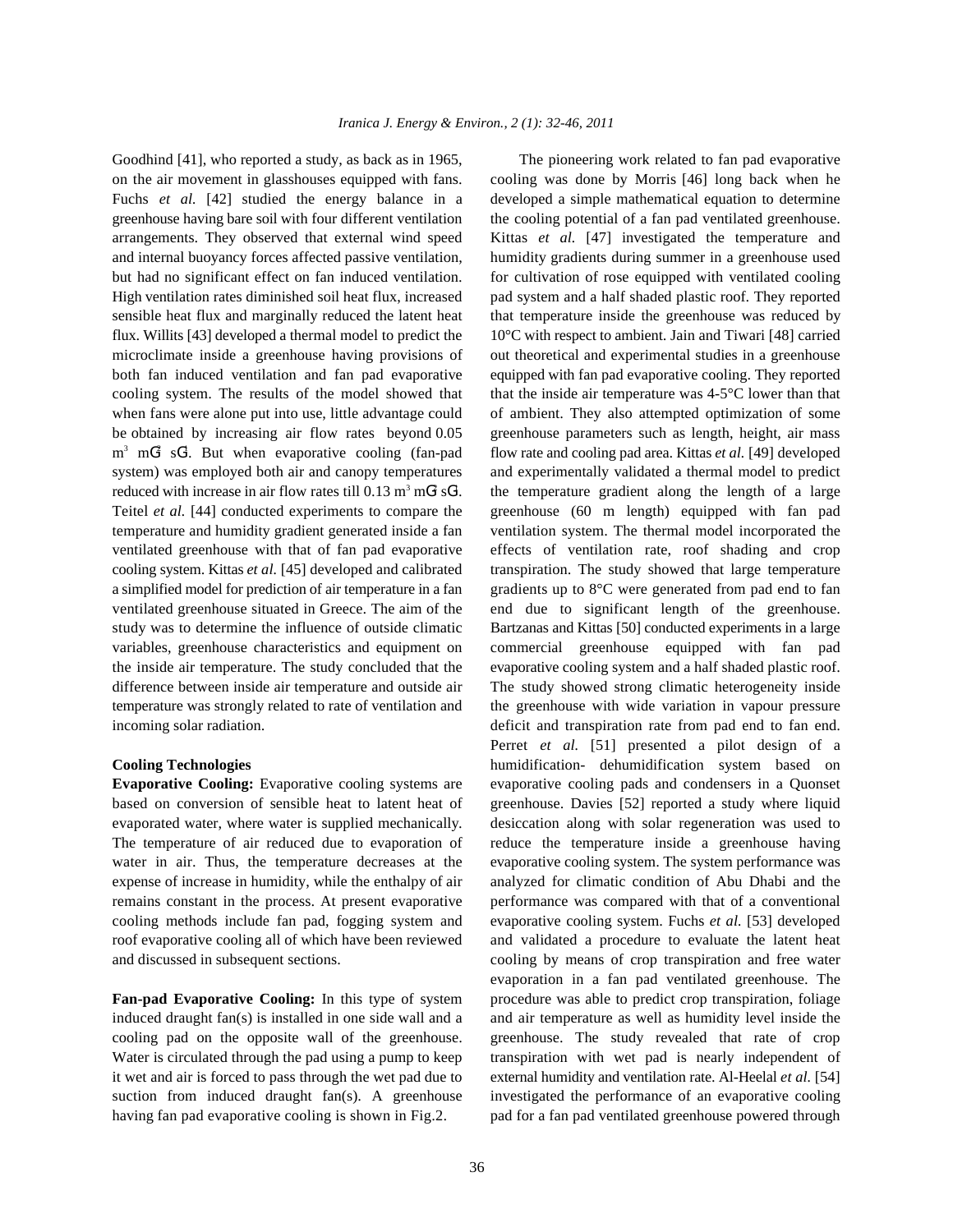*Iranica J. Energy & Environ., 2 (1): 32-46, 2011*



a)View of the fan end (Courtesy: HZP, West Bengal, India)



b)View of the pad end (Courtesy: HZP, West Bengal, India)

Fig.2: A greenhouse with fan-pad evaporative cooling and shading.

solar photovoltaic source in summer season. Ganguly inside the cascade greenhouse. The results predicted by and Ghosh [55] presented a thermal model of a the thermal model matched closely with the experimental greenhouse having fan pad evaporative cooling results. system and compared the results of the thermal From the foregoing discussion, it can be inferred that model with a reference study in literature. They evaporative cooling using fan-pad is an effective method concluded that a temperature reduction of 6°C can be of lowering the air temperature inside a greenhouse. A achieved with fan pad evaporative cooling and shading temperature reduction of 4-5°C can be obtained if it is during peak sunshine hours for a representative day in used alone and up to 10°C if combined with shading. But April in a place like Kolkata (India) that represents a mixed this method of cooling generates a temperature and climate of coastal and plain areas. Shukla *et al.* [56] humidity gradient inside the greenhouse due to which conducted experiments to see the effect of an inner crops remain in a stressed condition. Continuous thermal curtain in a cascade greenhouse equipped with operation and presence of impurities and salt in water fan pad evaporative cooling system. They also leads to progressive choking of the cooling pad, thereby developed a thermal model to predict air temperature reducing its effectiveness. Also, this method of cooling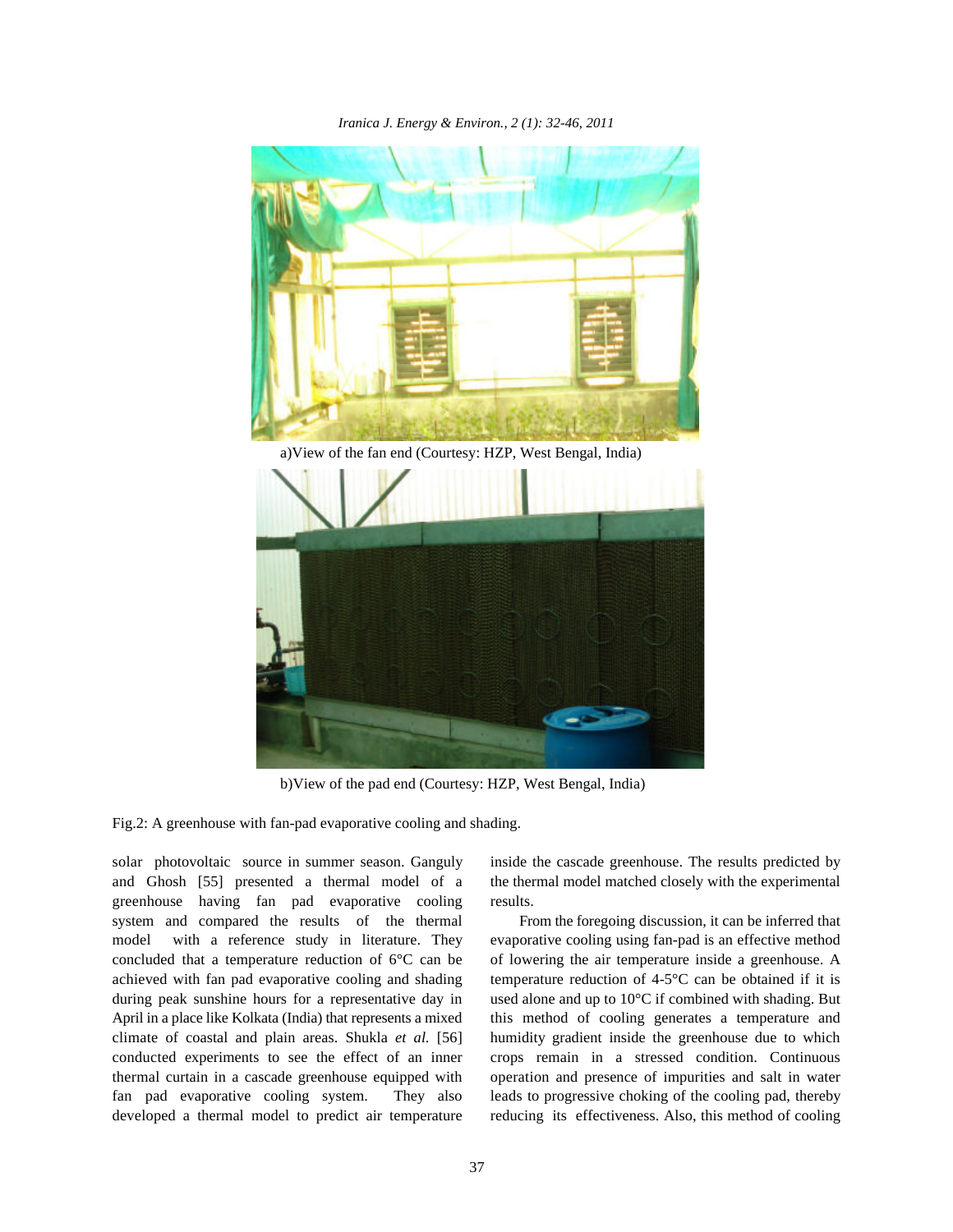*Iranica J. Energy & Environ., 2 (1): 32-46, 2011*



a) Misting system (available online at www.aeromist.com/applications/greenhouses.asp)



b) Fogging system (available online at www. needeelee.com/green.htm)

Fig.3: A greenhouse with misting and fogging system

requires uninterrupted electric supply to drive the fans photographs of a greenhouse having misting and fogging and water pump which becomes a major constraint for system respectively. In this section works related to its application in rural areas, especially for developing fogging and misting system have been reviewed. countries like India where a considerable number of Montero *et al.* [57] carried out experiments to villages do not have access to uninterrupted electricity determine the effect of air water fogging system on the supply. The supply supply in the climate of two multi-arch greenhouses provided with

cooling uses very small water droplets (2-60 im in diameter inside the greenhouse was 5°C compared to the control for fogging range) which are sprayed into greenhouse air greenhouse. Arbel *et al.* [58] compared the performance under high pressure using nozzles. A fraction of water of fogging system with that of fan pad cooling for droplets evaporate while coming in contact with air and greenhouse application. They concluded that fogging due to high latent heat of vapourization of water, air system was better as increase in temperature was temperature gets reduced. Figures 3a and 3b show the less than 5°C and variation in relative humidity within

**Fogging and Misting System:** This method of evaporative during sunny days the maximum temperature reduction shading screen of 45% transmissivity. They observed that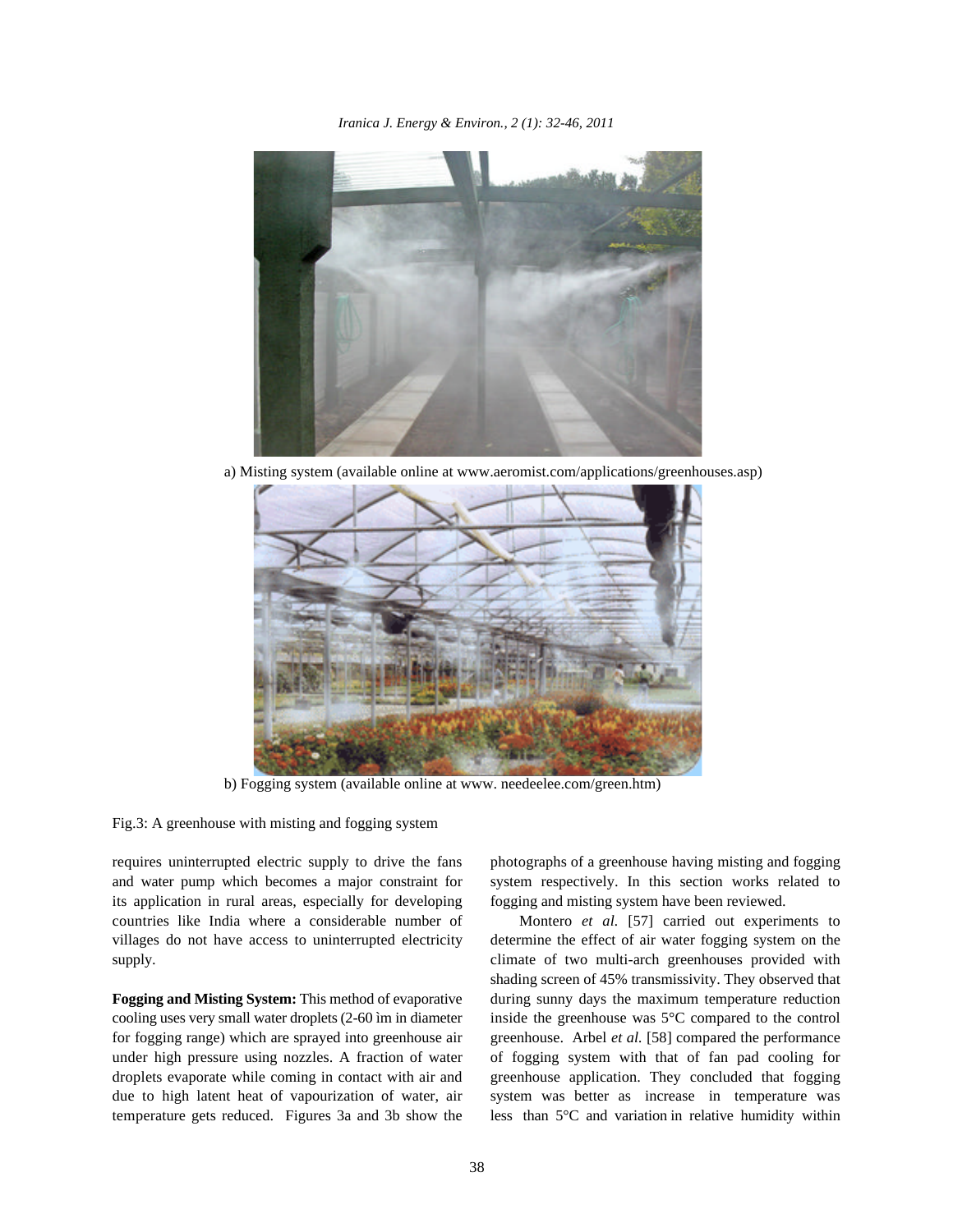studied the effect of misting on rose canopy transpiration system was at least 64% higher than the low pressure and water vapour conductance for a greenhouse located system. Also, the cooling efficiency for the high pressure in coastal area of Greece. They found that only 40-50% of fogging system was at least 28% more than the low the misting water was effectively used for the purpose of pressure fogging system. cooling. They also calculated the crop water stress index From the foregoing discussion, it can be stated that and observed that the crops were less stressed under fogging and misting systems are quite effective in conditions of misting. Arbel *et al.* [60] conducted an maintaining greenhouse air temperatures 5-6°C below that experimental study where fogging system was used in of ambient. Also, these systems provide more uniformity combination with forced ventilation for cooling a ridge in temperature and humidity level inside greenhouses type greenhouse. The results revealed that inside the compared to fan pad system. But choking of nozzles due greenhouse an air temperature of 28°C and relative to continuous operation is a problem due to which the humidity of 80% could be maintained during the midday effectiveness of cooling of fogging or misting systems of summer. The arrangement provided uniformity in decline with passage of time. Also, there are considerable temperature and humidity inside the greenhouse along the chances of condensation of fine water droplets on the length and vertical direction. ÖZTÜRK [61] conducted flower petals making them more susceptible to attack by experiments in a multi span plastic greenhouse and microorganisms and pests. determined the fog generating nozzle parameters to characterize the efficiency of fogging system. The results **Roof Evaporative Cooling:** Roof evaporative cooling is a revealed that fogging system could maintain the technique in which water is circulated on the roof surface greenhouse inside temperature  $6.6^{\circ}$ C lower than that of resulting in the formation of a water film. This water film outside. Abdel-Ghany *et al.* [62] studied fog evaporation helps to lower the sensible heat gain of the greenhouse characteristics in a greenhouse and computed the fraction air, thereby reducing its temperature. Research in this field of fog evaporated after absorption of sensible heat from commenced long back when Morris *et al.* [69] found that the inside air. In another study, Abdel-Ghany and Kozai both sensible heat gain and greenhouse air temperature [63] developed a dynamic simulation model for heat and reduced by circulating water on greenhouse roof. Sodha water vapour transfer in a fog cooled, naturally ventilated *et al.* [70] concluded that roof evaporative cooling of greenhouse to predict the temperatures of air, plant, cover water can substantially reduce the entry of heat flux in a and floor surface as well as the inside relative humidity. greenhouse. Sutar and Tiwari [71] carried an experimental Transpiration and evaporation rates were also predicted study in a polyethylene covered even span greenhouse, using the model which matched closely with the measured where water was circulated on the roof. A temperature values. Toida *et al.* [64] studied the influence of increase reduction of 4-5°C was achieved compared to the control in evaporation ratio on the cooling efficiency of a fog greenhouse. When a shade cloth was put on the roof, cooled greenhouse. The study revealed that an upward air along with water circulation, the inside air temperature stream achieved a higher fog evaporation rate resulting in reduced by 10°C compared to the control greenhouse. an increased efficiency of cooling and reduced possibility Willits and Peet [72] conducted an experiment where water of expansion of pathogen in a greenhouse. In another was applied intermittently to an externally mounted study, Toida *et al.* [65] presented a method for greenhouse shade cloth. The results revealed that rise in measurement of dry bulb temperature in a fog-cooled air temperature reduced by 41% under wet cloth and 18% greenhouse. Kim *et al.* [66] studied the humidity under dry cloth compared to an unshaded greenhouse. distribution inside a greenhouse having fog cooling using Ghosal *et al.* [73] developed a mathematical model to CFD and validated the model results using experimental study the effectiveness of cooling inside a greenhouse data. Perdigones *et al.* [67] developed and validated a having shade cloth stretched over the roofs and south dynamic model simulating the air temperature inside a wall with water flowing it. The results predicted by the greenhouse equipped with fogging system working model were validated through experiments. The study with and without a shading screen. Li and Willits [68] revealed that greenhouse inside temperature reduced by compared the cooling performance of a low and high  $6^{\circ}$ C and  $2^{\circ}$ C respectively in shaded with water flow and pressure fogging system for naturally ventilated without water flow condition compared to un-shaded greenhouses. The study revealed that on an average, the condition.

the greenhouse was less than 20%. Katsoulas *et al.* [59] evaporation efficiency of the high pressure fogging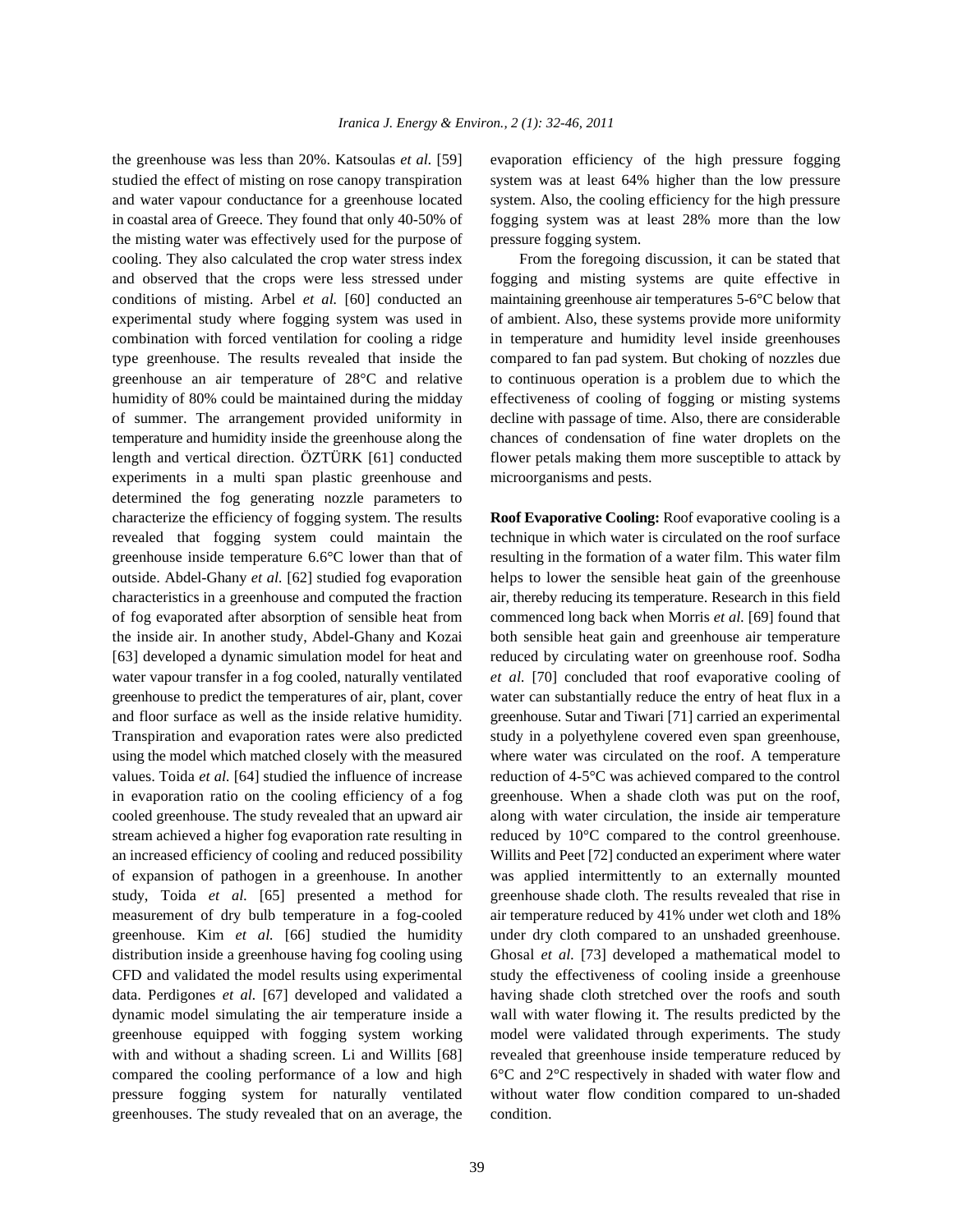inferred that this method can be used to reduce ventilated greenhouses. The results revealed that use of greenhouse temperatures significantly, particularly when NIR reflecting pigment in naturally ventilated applied along with external shade nets. The method is greenhouses can help to achieve cooling in areas having advantageous as it does not increase the relative humidity high ambient relative humidity and insolation level. of inside air as encountered with fan-pad or fogging Sonneveld *et al.* [80] investigated new greenhouse systems. Thus, this method of cooling reduces the chance covering materials that could separate PAR and NIR of growth of microorganisms inside a greenhouse which components of solar radiatio. Only the PAR component is a common problem for greenhouses located in the was allowed to enter the greenhouse and NIR part (that plains of tropical and subtropical countries. contains half of the solar energy) was reflected back. The

of excessive solar radiation is prevented using shade nets photosynthesis. Mashonjowa *et al.* [81] investigated the or thermal screens placed on the roof and or side walls. effects of whitening and dust accumulation on optical Shading is also done using paints, but the problem is that properties of materials used for greenhouse covers. they get washed away during rains. In this section From this review on greenhouse covering materials various literature related to shading, whitening and and shading it is observed that application of shade net covering materials for greenhouse application have been in a greenhouse reduces the entry of Photosynthetically reviewed and presented. Active Radiation (PAR), which is vital for plants to carry

material and shading on the spectral distribution of light direction should be directed towards development of new in greenhouses. Willits [75] examined the performance of covering materials and reflecting pigments that will allow four externally mounted shade cloths with different shade only PAR component of solar radiation to enter the ratings of manufacturer under both dry and wet condition greenhouse during the day and reflect back the NIR. This for their ability to reduce temperature inside a greenhouse. will reduce the sensible heat gain of greenhouse air Baille *et al.* [76] studied the influence of whitening a without affecting the rate of photosynthesis. greenhouse roof on microclimate and canopy behaviour during summer in a greenhouse located in the coastal area **Greenhouse Integrated Systems:** A number of studies of eastern Greece. The study revealed that whitening the have been reported in literature where advanced systems greenhouse roof reduced the average greenhouse like earth-air heat exchangers, heat storage using phase transmission coefficient for solar radiation due to which change materials (PCM), aquifer-coupled cavity flow heat air temperature and vapour pressure deficit changed exchanger systems (ACCFHES) were integrated with a drastically, while the increase in rate of transpiration was greenhouse. marginal. Kittas *et al.* [77] studied the effect of two Earth-air heat exchangers utilize the nearly constant ultraviolet absorbing greenhouse cover on growth and sub surface temperature profile of the earth to maintain a yield of an eggplant soilless crop. The study showed that fairly uniform inside air temperature in a greenhouse. the eggplants grown inside a greenhouse having 0% While the ambient temperature varies widely over the transmission to Ultraviolet (UV) light were about 21% climatic cycle, the sub surface temperature of the earth taller with 17% higher leaf product than plants cultivated tunnels usually remains in the range 26-28°C. In summer in a greenhouse having 5% transmission to UV light. warm air (ambient air or re-circulated air from greenhouse) Cemek *et al.* [78] investigated the effects of ultraviolet is passed through buried pipes (buried at a depth of 2-4m) stabilized polyethylene, infrared absorber polyethylene, where its heat is dissipated to the underground soil. Sutar double layered polyethylene and single layered and Tiwari [82] analysed the cooling performance of a polyethylene greenhouse cover on Aubergine growth, greenhouse having an earth-air tunnel integrated with it. productivity and energy requirement in late autumn In another study Tiwari *et al.* [83] conducted performance season. They observed that double layered polyethylene studies of an earth-air tunnel integrated with greenhouse covered greenhouse resulted in higher productivity and in terms of instantaneous thermal efficiency. Analytical lower heating requirement compared to other covering expressions were obtained for both cooling and heating materials. Mutwiwa *et al.* [79] investigated the effect of conditions of the greenhouse. Ghosal *et al.* [84]

From this review on roof evaporative cooling, it is NIR reflecting pigments on microclimate of naturally **Shading, Whitening and Covering Material:** The entry inside the greenhouse without affecting the rate of reflection of NIR resulted in reduction of thermal load

Kittas *et al.* [74] studied the influence of covering out photosynthesis. Thus, the future work in this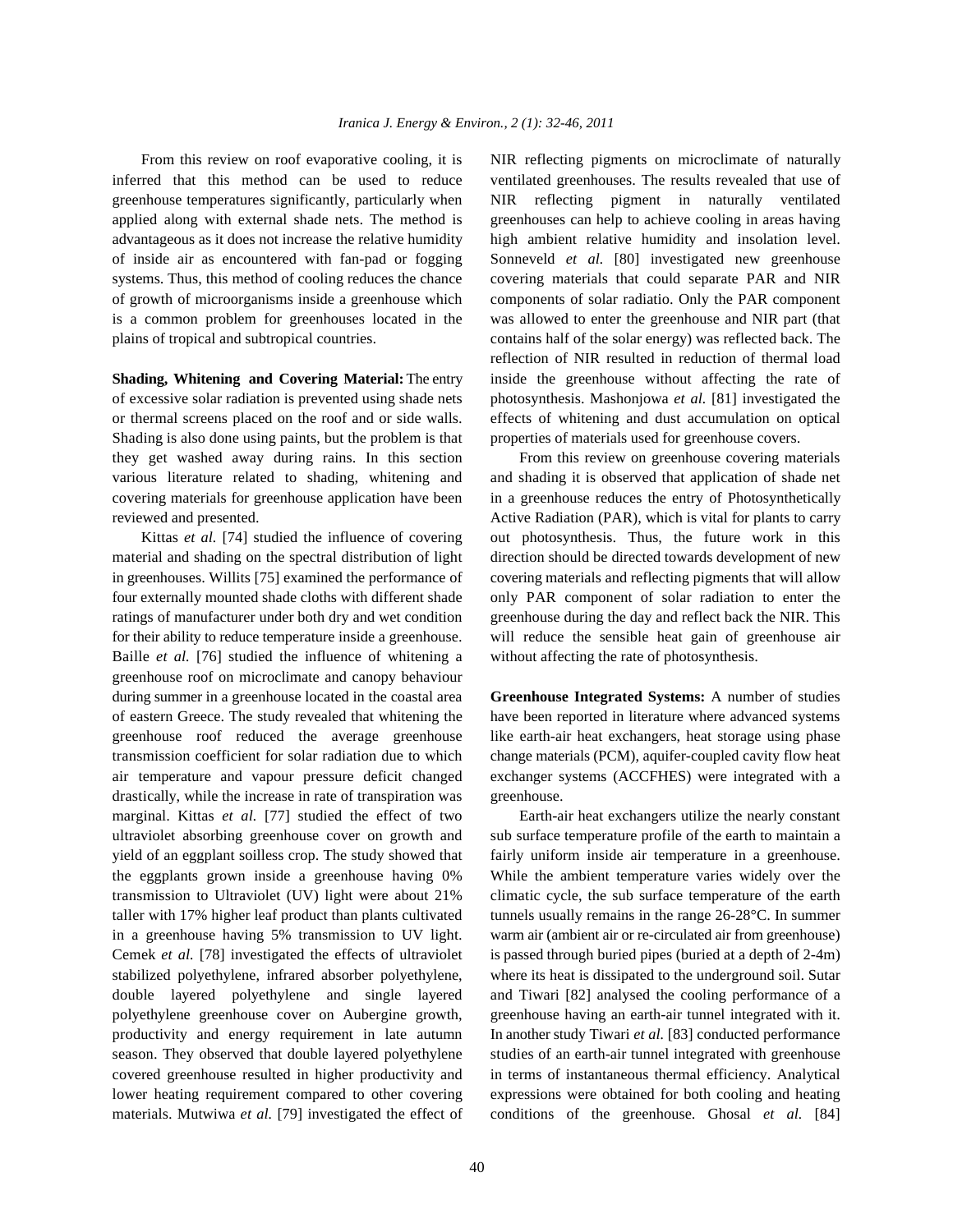round effectiveness of a recirculation type earth air heat technology suitable for use in areas away from electricity exchanger coupled with a greenhouse. Results predicted grid. Nayak and Tiwari [92] developed a mathematical by the model were validated through experiments. The model to study round the year effectiveness of a greenhouse air temperature was 3-4°C lower compared to photovoltaic/thermal and earth air heat exchanger the same greenhouse operated without earth air heat integrated with a greenhouse located at Indian Institute of exchanger. Ghosal and Tiwari [85] developed a thermal Technology (IIT) Delhi. The yearly thermal energy model to investigate the temperature inside a greenhouse generated by the system with annual net electrical energy having an integrated earth air heat exchanger. The study savings were reported in the study. In another study, revealed that the inside air temperature of such a Nayak and Tiwari [93] presented and experimentally greenhouse could be maintained at a level which is 5-6°C validated a thermal model of a greenhouse integrated with lower than what could be maintained without earth-air photovoltaic/thermal collector. Energy and exergy heat exchanger. analysis of the integrated system were also carried out.

model of a greenhouse using a phase change material for using hybrid photovoltaic-thermal greenhouse dryer of energy storage. It was observed that the inside 100 kg capacity to dry the Thompson seedless grapes. A temperature fluctuation was reduced considerably DC fan was operated using power generated by two solar because of such energy storage and the daily temperature photovoltaic modules. The convective heat transfer variation could be limited to 3-5<sup>o</sup>C only. coefficient of grapes both under greenhouse and open

aquifer-coupled cavity flow heat exchanger system developed and operated a greenhouse side ventilation (ACCFHES) for cooling and heating of an agricultural controller using solar photovoltaic energy. The study greenhouse established at Chandigarh, India. Their revealed that photovoltaic power systems can be applied studies revealed that under extreme summer condition, the for greenhouse environmental control system. In a integration of ACCFHES with greenhouse helps in subsequent study, Yano *et al.* [96] calculated the maintaining inside air temperature 6-7°C below that of electrical energy generated by photovoltaic modules ambient. mounted on the roof of a north-south oriented

A number of technical papers discussed about greenhouse. automatic control systems for controlling the microclimate in greenhouses. Kia *et al.* [89] presented a scheme of **Concluding Remarks:** This paper presents a review of automatic irrigation control based on fuzzy logic the literature that deal with ventilation and cooling methodology. In another study Maliappis *et al.* [90] technologies for agricultural greenhouses. While giving proposed introduction of computer-integrated an account of the international development of cooling management information system (MIS) in greenhouses. and ventilation technologies over the years, this review

the area of powering a greenhouse through renewable greenhouse subsystems. The information gathered herein energy. This is very important as this technology is would be useful to the researchers in the field and should highly relevant to rural development and in developing also provide valuable information as to the users of countries like India a considerable number of villages greenhouse. have no electricity. Even for a remote greenhouse The review revealed that quite a lot of work has been receiving electricity from the power grid, there are power reported on naturally ventilated greenhouse which cuts during loadsheding and breakdowns. So developing provides a cutting edge over forced ventilated systems. of stand alone greenhouses is a genuine need of the hour. The critical factor for natural ventilated greenhouse is the

using solar photovoltaic-electrolyzer-fuel cell system was depends on the total area of vents, wind speed and reported by Ghosh *et al.* [91] when they presented a temperature difference between inside and outside air. For concept and design of a solar powered floriculture a naturally ventilated greenhouse it is concluded that the greenhouse with electrolyzer-fuel cell back up. The study total area of vent openings should be 15-30% of floor area revealed that coupling of hydrogen generating device and as further increase in vent openings give marginal

developed an analytical model to determine the year fuel cell with solar photovoltaic system can make this Najjar and Hasan [86] developed a mathematical Barnwal and Tiwari [94] conducted an experimental study Sethi and Sharma [87, 88] designed and developed an condition were computed and reported. Yano *et al.* [95]

In the last few years number of researchers worked in also reflects the current state of the art of different

The pioneering work for powering a greenhouse rate of exchange of air through natural convection which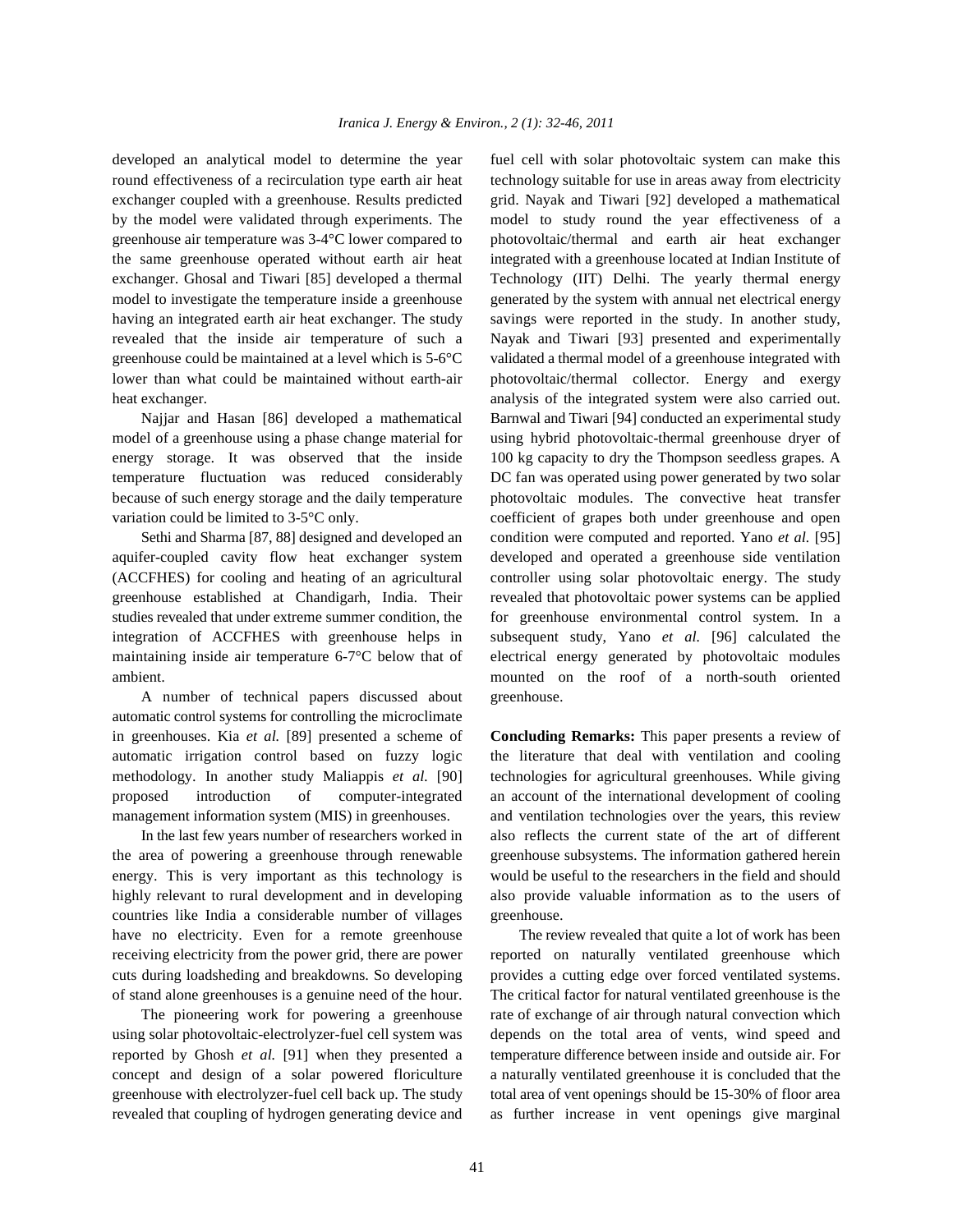insufficient to maintain a conducive microclimate inside a greenhouse in the plains of tropical and subtropical countries during summer months when the ambient temperature is very high along with weak wind. The future work in the field of natural ventilation should be directed towards development of new cladding materials and reflecting pigments that will allow only PAR component of solar radiation to enter the greenhouse during the day and reflect back the NIR.

As this review reveals, considerable research work has been done on different methods of evaporative cooling applied to a greenhouse in the last two decades. But it is inferred that none of the methods are perfect especially for regions characterised by high level of ambient humidity.

Earth to air heat exchanger integrated with greenhouse can reduce the inside air temperature by 3-4°C, but such integrated systems face a number of operational problems. Apart from high installation cost associated with digging of soil, there are problems related to maintenance as the buried pipes are subjected to corrosion. Use of phase change material and aquifer cavity flow heat exchanger for energy storage in greenhouses has shown promising results. Not many works have been reported in these areas and further research in those areas need to be undertaken.

Only a few studies deal with integrated power generation and storage systems based on solar or other renewable energy sources for greenhouse application. For a greenhouse equipped with cooling and artificial ventilation system, availability of uninterrupted electricity at low cost is an important factor, particularly for developing countries like India. Future work should be directed towards establishment of standalone grid independent greenhouses having dedicated and independent power generation system.

It is expected that these integrated systems will make this technology more attractive from technical and commercial point of view in years to come.

### **REFERENCES**

- 1. Kittas, C., T. Boulard and G. Papadakis, 1997. Natural ventilation of a greenhouse with ridge and side openings: sensitivity to temperature and wind effects. Transactions of ASAE, 40(2): 415-425.
- 2. Teitel, M. and J. Tanny, 1999. Natural ventilation of greenhouses: experiments and model. Agricultural and Forest Meteorol., 96(1-3): 59-70.
- increase in performance. But natural ventilation alone is 3. Dayan, J.E., Dayan, Y. Strassberg and E. Presnov, 2004. Simulation and control of ventilation rates in greenhouses. Mathematics and Computers in Simulation, 65(1-2): 3-17.
	- 4. Litago, J., F.J. Baptista, J.F. Meneses, L.M. Navas, B.J. Bailey and V. Sanchez-Giron, 2005. Statistical modeling of the microclimate in a naturally ventilated greenhouse. Biosystems Engineering, 92(3): 365-381.
	- 5. Jime´nez-Hornero, F.J., E. Gutie´rrez de Rave´, R. Hidalgo and J.V. Gira´ldez, 2005. Numerical Study of the Natural Airflow in Greenhouses using a Two dimensional Lattice Model. Biosystems Engineering, 91(2): 219-228.
	- 6. Kumar, A. and G.N. Tiwari, 2006. Thermal modeling of a natural convection greenhouse drying system for jaggery: An experimental validation. Solar Energy, 80(9): 1135-1144.
	- 7. Imron, S. Hemming and G.P.A. Bot, 2007. Simple greenhouse climate model as a design tool for greenhouses in tropical lowland, Biosystems Engineering, 98(1): 79-89.
	- 8. Patil, S.L. and H.J. Tantau, 2008. Modeling of tropical greenhouse temperature by auto regressive and neural network models. Biosystems Engineering, 99(3): 423-431.
	- 9. Ganguly, A. and S. Ghosh, 2009. Model development and experimental validation of a floriculture greenhouse under natural ventilation. Energy and Buildings, 41(5): 521-527.
	- 10. Papadakis, G., M. Mermier, J.F. Meneses and T. Boulard, 1996. Measurement and analysis of air exchange rates in a greenhouse with continuous roof and side openings. J. Agricultural Engineering Res., 63(3): 219-228.
	- 11. Kittas, C., T. Boulard, M. Mermier and G. Papadakis, 1996. Wind induced air exchange rates in a greenhouse tunnel with continuous side openings. J. Agricultural Engineering Res.,65(1): 37-49.
	- 12. Bapitsa, F.J., B.J. Bailey, J.M. Randall and J.F. Meneses, 1999. Greenhouse ventilation rate: theory and measurement with tracer gas techniques. J. Agricultural Engineering Res., 72(4): 363-374.
	- 13. Munoz, P., J.I. Montero, A. Anton and F. Giuffrida, 1999. Effect of insect proof screens and roof openings on greenhouse ventilation. J. Agricultural Engineering Res., 73(2): 171-178.
	- 14. Parra, J.P., E. Baeza, J.I. Montero and B.J. Bailey, 2004. Natural ventilation of parral greenhouses. Biosystems Engineering, 87(3): 355-366.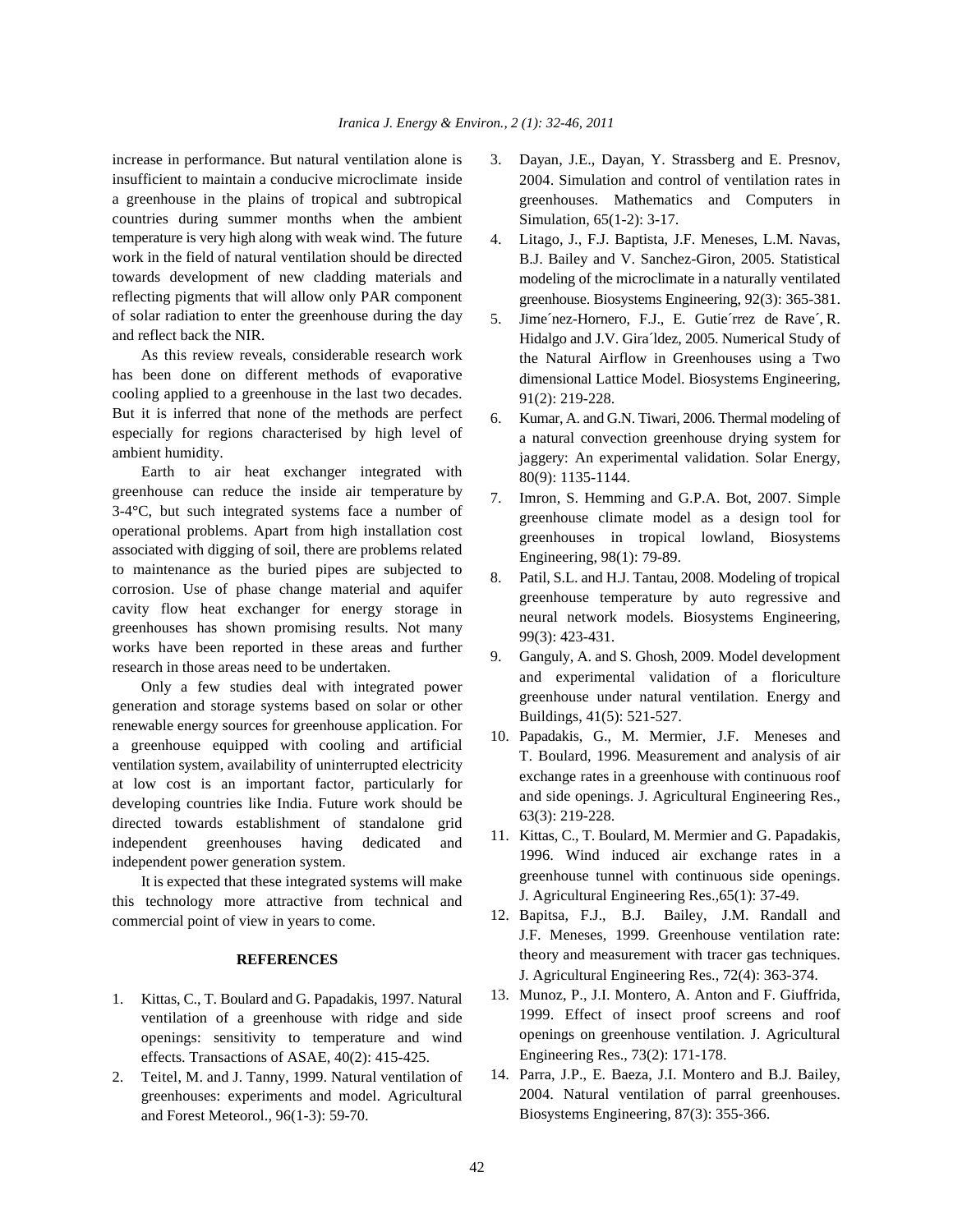- 
- of a greenhouse with continuous roof vents: 92(4): 469-482. measurements and data analysis. J. Agricultural 28. Teitel, M., 2007. The effect of screened openings on
- 17. Kittas, C., B. Draoui and T. Boulard, 1995. Meteorol., 143(3-4): 159-175. Quantification of the ventilation of a greenhouse 29. Teitel, M., O. Liran, J. Tanny and M. Barak, 2008.
- G. Papadakis, 1996. The mechanisms involved in Biosystems Engineering, 101(1): 111-122.
- exchanges in a naturally ventilated greenhouse. 74(2): 135-144. Agricultural and Forest Meteorol., 88(1-4): 111-119. 31. Boulard, T., 2002. Convective and ventilation
- system for the measurement of air velocity in Engineering, 83(2): 129-147. greenhouses. J. Agricultural Engineering Res., 32. Bartzanas, T., T. Boulard and C. Kittas, 2002.
- greenhouse. J. Agricultural Engineering Res., Electronics in Agriculture, 34(1-3): 07-221.
- penetration. Biosystems Engineering, 92(3): 341-353. 34. Campen, J.B. and G. P. A. Bot, 2003. Determination of
- 23. Molina-Aziz, F.D., D.L. Valera, A.A. Peña; J.A. Gil greenhouse-specific aspects of ventilation using an Almeria-type greenhouse with insect screens by Biosystems Engineering, 84(1): 69-77. means of tri-sonic anemometry. Biosystems 35. Fatnassi, H., T. Boulard, C. Poncet and M. Chave,
- roof openings on greenhouse microclimate. Engineering, 93(3): 301-312. Agricultural and Forest Meteorol., 110(1): 13-25. 36. Teitel, M., D. Dvorkin, Y. Haim, J. Tanny and
- and Forest Meteorol.,122(1-2): 3-20. 104(3): 404-416.
- 26. Ajwang, P.O. and H.J. Tantau, 2005. Prediction of the 37. Teitel, M., 2010. Using computational fluid Acta Horticulturae, 691: 449-456. 105(2): 172-179.
- 15. Fernandez, J.E. and B.J. Bailey, 1992. Measurement 27. Soni, P., V.M. Salokhe and H.J. Tantau, and prediction of greenhouse ventilation rates. 2005. Effect of screen mesh size on vertical Agricultural and Forest Meteorol., 58(3-4): 229-245. temperature distribution in naturally ventilated 16. Boulard, T. and B. Draoui, 1995. Natural ventilation tropical greenhouses. Biosystems Engineering,
	- Engineering Res., 61(1): 27-36. greenhouse microclimate. Agricultural and Forest
- with roof opening. Agricultural and Forest Meteorol., Wind driven ventilation of a mono-span greenhouse 77(1-2): 95-111. with a rose crop and continuous screened side vents 18. Boulard, T., J.F. Meneses, M. Mermier and and its effect on flow patterns and microclimate.
- natural ventilation of greenhouses. Agricultural and 30. Boulard, T., R. Haxaire; M.A. Lamrani, J.C. Roy and Forest Meteorol., 79(1-2): 61-77. A. Jaffrin, 1999. Characterization and modeling of air 19. Boulard, T., G. Papadakis, C. Kittas and M. Mermier, fluxes induced by natural ventilation in a 1997. Air flow and associated sensible heat greenhouse. J. Agricultural Engineering Res.,
- 20. Wang, S., M. Yernaux and J. Deltour, 1999. A transfers in greenhouses, determination of the networked two dimensional sonic anemometer distributed greenhouse climate. Biosystems
- 73(2): 189-197. Numerical simulation of the airflow and temperature 21. Wang, S. and J. Deltour, 1999. Lee-side ventilation distribution in a tunnel greenhouse equipped with induced air movement in a large scale multi-span insect proof screen in the openings. Computer and
- 74(1): 103-110. 33. Fatnassi, H., T. Boulard and L. Bouirden, 2003. 22. Teitel, M., J. Tanny, D. Ben-Yakir and M. Barak, 2005. Simulation of climatic conditions in full scale Airflow patterns through roof openings of a naturally greenhouse fitted with insect proof screens. ventilated greenhouse and their effect on insect Agricultural and Forest Meteorol., 118(1-2): 97-111.
	- and A. López, 2009. A study of natural ventilation in three dimensional computational fluid dynamics.
- Engineering, 104(2): 224-242. 2006. Optimization of greenhouse insect screening 24. Teitel, M., 2001. The effect of insect proof screens in with computational fluid dynamics. Biosystems
- 25. Shilo, E., M. Teitel, Y. Mahrer and T. Boulard, 2004. I. Seginer, 2009. Comparison of measured and Air flow patterns and heat fluxes in roof ventilated simulated flow through screens: effect of screen greenhouse with insect proof screens. Agricultural inclination and porosity. Biosystems Engineering,
	- effect of insect proof screens climate in naturally dynamics simulations to determine pressure drops ventilated greenhouse in humid tropical climates. on woven screens Biosystems Engineering,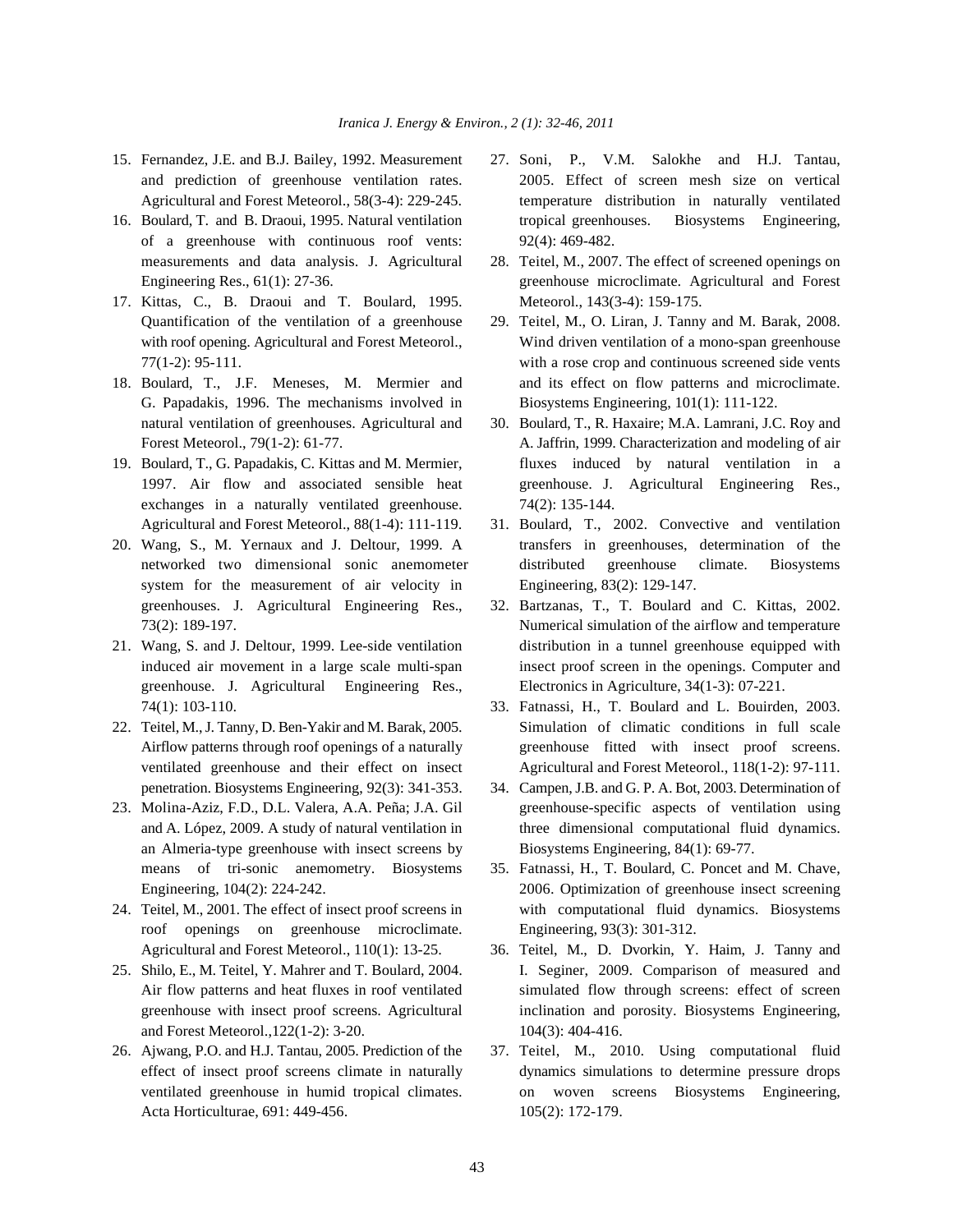- Engineering, 95(1): 83-98. 91(3): 349-359.
- 39. Majdoubi, H., T. Boulard, H. Fatnassi and 52. Davies, P.A., 2005. A solar cooling system for in a one hectare Canary type greenhouse: an Energy, 79(6): 661-668. experimental and CFD assisted study. Agricultural 53. Fuchs, M., E. Dayan and E. Presnov, 2006.
- energy conservation for greenhouses research. 138(4): 203-215. Floriculture Rev., 156: 63-65. 54. Al-Helal, I., N. Al-Abbadi; A. Al-Ibrahim, 2006. A
- 
- 42. Fuchs, M., E. Dayan, D. Shmuel and I. Zipori, 1997. Horticulture, 710: 153-164. Effects of ventilation on the energy balance of a 55. Ganguly, A. and S. Ghosh, 2007. Modeling and
- 43. Willits, D.H., 2003. Cooling fan ventilated 56. Shukla, A., G.N. Tiwari and M.S. Sodha, 2008.
- 44. Teitel, M., M. Barak and Y. Zhao, 2003. Temperature greenhouse. Solar Energy, 82(1): 61-72. and humidity gradients in fan ventilated greenhouses 57. Montero, J.I., A. Anton, C. Biel and A. Franquet,
- 45. Kittas, C., M. Karamanis and N. Katsoulas, 2005. 58. Arbel, A., O. Yekutieli and M. Barak, 1999. 37(8): 807-812. 72(2): 129-136.
- 
- 47. Kittas, C., T. Bartzanas and A. Jaffrin, 2001. Meteorol., 106(3): 233-247. Greenhouse evaporative cooling: measurement and 60. Arbel, A., M. Barak and A. Shklyar, 2003.
- 48. Jain, D. and G.N. Tiwari, 2002. Modeling and optimal Engineering, 84(1): 45-55. design of evaporative cooling system in controlled 61. Öztürk, H.H., 2003. Evaporative cooling efficiency of Manage., 43(16): 2235-2250. Agriculture and Forestry, 27: 49-57.
- Biosystems Engineering, 85(1): 87-94. 31(14): 2207-2226.
- Horticulture, 691: 625-632. 31(10): 1521-1539.
- 38. Ould Khaoua, S.A., P.E. Bournet, C. Migeon, 51. Perret, J.S., A.M. Al-Ismaili and S.S. Sablani, 2005. T. Boulard and G. Chasseriaux, 2006. Analysis of Development of a humidification-dehumidification greenhouse ventilation efficiency based on system in a Quonset greenhouse for sustainable crop computational fluid dynamics. Biosystems production in arid regions. Biosystems Engineering,
	- L. Bouirden, 2009. Airflow and microclimate patterns greenhouse food production in hot climates. Solar
- and Forest Meteorol., 149(6-7): 1050-1062. Evaporative cooling of a ventilated greenhouse 40. White, J.W. and A. Aldrich, 1975. Progress report on rose crop. Agricultural and Forest Meteorol.,
- 41. Goodhind, G.W., 1965. Air movement in glasshouses. study of evaporative cooling pad performance for a Shinfield, 7: 61-63. photovoltaic powered greenhouse. Acta
	- greenhouse with bare soil. Agricultural and Forest analysis of a fan-pad ventilated floricultural Meteorol., 86 (3-4): 273-282. greenhouse. Energy and Buildings, 39(10): 1092-1097.
	- greenhouse: a modeling study. Biosystems Experimental study of effect of an inner thermal Engineering, 84(3): 315-329. curtain in evaporative cooling system of a cascade
	- under two cooling modes. Acta Horticulture, 1990. Cooling of greenhouses with compressed air 614: 469-475. fogging nozzles. Acta Horticulture, 281: 199-209.
	- Air temperature regime in a force ventilated Performance of a fog system for cooling greenhouse with rose crop. Energy and Buildings, greenhouses. J. Agricultural Engineering Res.,
- 46. Morris, L.G., 1956. Some aspects of the control of 59. Katsoulas, N., A. Baille and C. Kittas, 2001. Effect of plant environment. J. Agricultural Engineering Res., misting on transpiration and conductances of a 1: 156-166. greenhouse rose canopy. Agricultural and Forest
	- data analysis. Transactions of the ASAE, Combination of forced ventilation and fogging 44(3): 683-689. systems for cooling greenhouses. Biosystems
	- environment greenhouse. Energy Conversion and a fogging system for greenhouses. Turkish J.
- 49. Kittas, C., T. Bartzanas and A. Jaffrin, 2003. 62. Abdel-Ghany, A.M., E. Goto and T. Kozai, 2006. Temperature gradients in a partially shaded large Evaporation characteristics in a naturally ventilated, greenhouse equipped with evaporative cooling pad. fog cooled greenhouse. Renewable Energy,
- 50. Bartzanas, T.H. and C. Kittas, 2005. Heat and mass 63. Abdel-Ghany, A.M and T. Kozai, 2006. Dynamic transfer in a large evaporative cooled greenhouse modeling of the environment in a naturally ventilated, equipped with a progressive shading. Acta fog cooled greenhouse. Renewable Energy,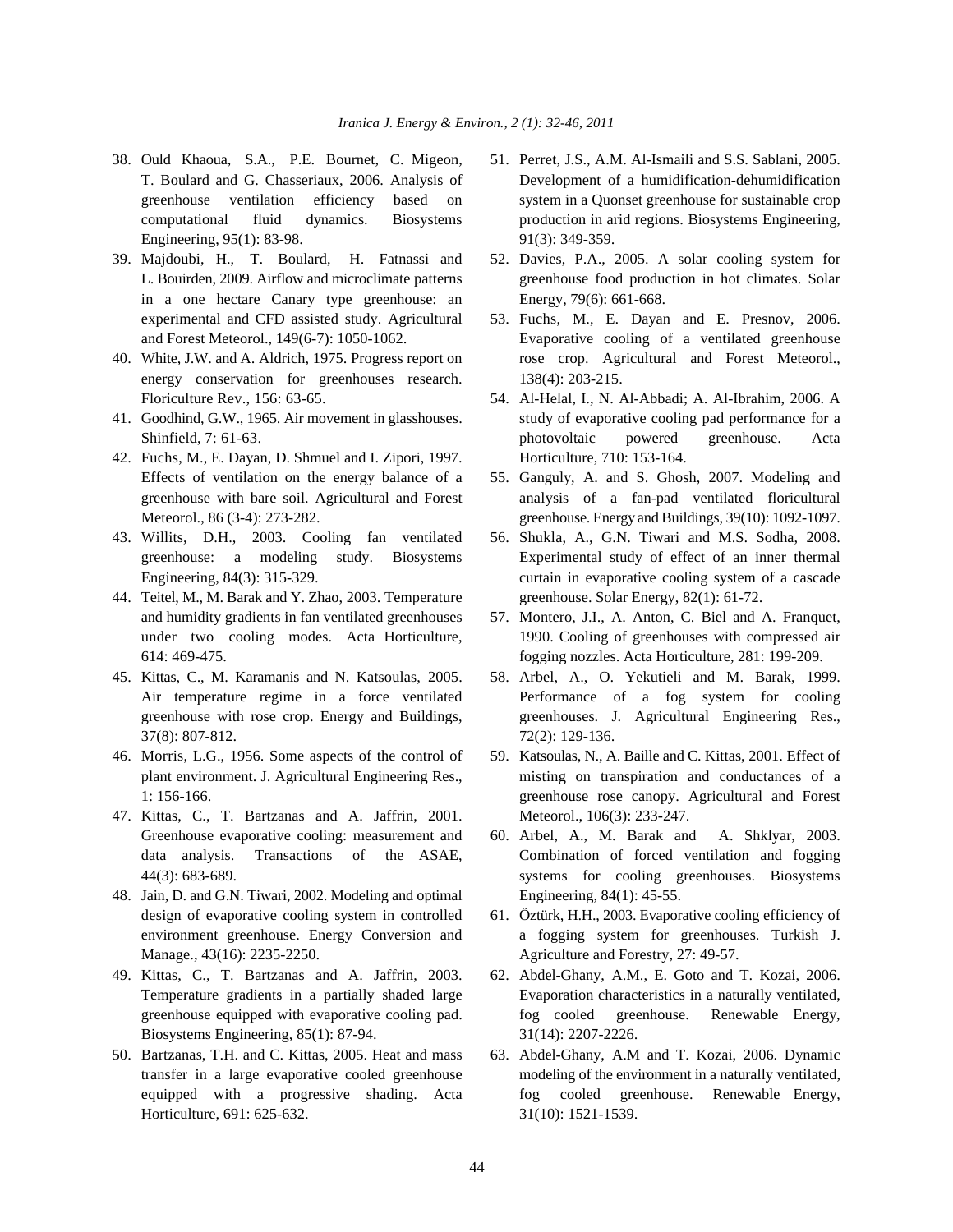- Enhancing fog evaporation rate using an upward air stream to improve greenhouse cooling performance. Biosystems Engineering, 93(2): 205-211.
- 65. Oida, H.,K. Ohyama, T. Kozai, Handarto and M. Hayashi, 2006. A method for measuring dry-bulb temperatures during the operation of a fog system for greenhouse cooling. Biosystems Engineering, 93(3): 347-351.
- 66. Kim, K., J.Y. Yoon, H.J. Kwon, J.H. Han, J.E. Son, S.W. Nam, G.A. Giacomelli and I.B. Lee, 2008. 3-D CFD analysis of relative humidity distribution in greenhouse with fog cooling system and refrigerative dehumidifiers. Biosystems Engineering, 100(2): 245-255.
- 67. Perdigones, A., J.L. Garcia, A. Romero, A. Rodriguez and L. Luna, 2008. Cooling strategies for greenhouses in summer: control of fogging by pulse width modulation. Biosystems Engineering, 99(4): 573-586.
- 68. Li, S. and D.H. Willits, 2008. Comparing low pressure and high pressure fogging systems in naturally ventilated greenhouses. Biosystems Engineering, 101(1): 69-77.
- 69. Morris, L.G., E.S. Trickett, F.H. Vanstone and D.A. Wells, 1958. The limitation of maximum temperature in a glass house by the use of a water film on the roof. J. Agricultural Engineering Res., 3(2): 121-130.
- 70. Sodha M.S., N.K. Bansal, A. Kumar, P.K. Bansal and M.A.S. Malik, 1986. Solar passive building and design. Pergamon Press, New Delhi,
- 71. Sutar, R.F. and G.N. Tiwari, 1995. Analytical and numerical study of a controlled environment agricultural system for hot and dry climatic conditions. Energy and Buildings, 23(1): 9-18.
- 72. Willits, D.H. and M.M. Peet, 2000. Intermittent application of water to an externally mounted greenhouse shade cloth to modify cooling performance. Transactions of ASAE, 43(5): 1247-1252.
- 73. Ghosal, M.K., G.N. Tiwari and N.S.L. Srivastava, 2003. Modeling and experimental validation of a greenhouse with evaporative cooling by moving water film over external shade cloth. Energy and Buildings, 35(8): 843-850.
- 74. Kittas, C., A. Baille and P. Giaglaras, 1999. Influence of covering material and shading on the spectral distribution of light in greenhouses. J. Agricultural Engineering Res., 73(4): 341-351.
- 64. Toida, H., T. Kozai, K. Ohyama and Handarto, 2006. 75. Willits, D.H., 2001. The effect of cloth characteristics on the cooling performance of external shade cloths for greenhouses. J. Agricultural Engineering Res., 79(3): 331-340.
	- 76. Baille, A., C. Kittas and N. Katsoulas, 2001. Influence of whitening on greenhouse microclimate and crop energy partitioning. Agricultural and Forest Meteorol., 107(4): 293-306.
	- 77. Kittas, C., M. Tchamitchian, N. Katsoulas, P. Karaiskou and C.H. Papaioannou, 2006. Effect of two UV absorbing greenhouse covering films on growth and yield of an eggplant soilless crop. Scientia Horticulturae, 110(1): 30-37.
	- 78. Cemek, B., Y. Demir, S. Uzunand and V. Ceyhan, 2006. The effects of greenhouse covering materials on energy requirement, growth and yield of Aubergine. Energy, 31(12): 1780-1788.
	- 79. Mutwiwa, U.N., B Von. Elsner and H.J. Tantau, 2008. Cooling naturally ventilated greenhouses in the tropics by near-infra red reflection. Acta. Horticulture, 801: 259-266.
	- 80. Sonneveld, P.J., G.L.A.M. Swinkels, G.P.A. Bot and G. Flamand, 2010. Feasibility study for combining cooling and high grade energy production in a solar greenhouse. Biosystems Engineering, 105(1): 51-58.
	- 81. Mashonjowa, E., F. Ronsse, T. Mhizha, J.R. Milford, R. Lemeur and J.G. Pieters, 2010. The effect of whitening and dust accumulation on the microclimate and canopy behaviour of rose plants in a greenhouse in Zimbabwe. Solar Energy, 84(1): 10-23.
	- 82. Sutar, R.F. and G.N. Tiwari, 1996. Temperature reductions inside a greenhouse. Energy, 21(1): 61-65.
	- 83. Tiwari, G.N., R.F. Sutar, H.N. Singh and R.K. Goyal, 1998. Performance studies of earth air tunnel cum greenhouse technology. Energy Conversion and Manage., 39(14): 1497-1502.
	- 84. Ghosal, M.K., G.N. Tiwari and N.S.L. Srivastava, 2004. Thermal modeling of a greenhouse with an integrated earth to air heat exchanger: an experimental validation. Energy and Buildings, 36(3): 219-227.
	- 85. Ghosal, M.K. and G.N. Tiwari, 2006. Modeling and parametric studies for thermal performance of an earth to air heat exchanger integrated with a greenhouse. Energy Conversion and Manage., 47(13-14): 1779-1798.
	- 86. Najjar, A. and A. Hasan, 2008. Modeling of greenhouse with PCM energy storage. Energy Conversion and Manage., 49(11): 3338-3342.